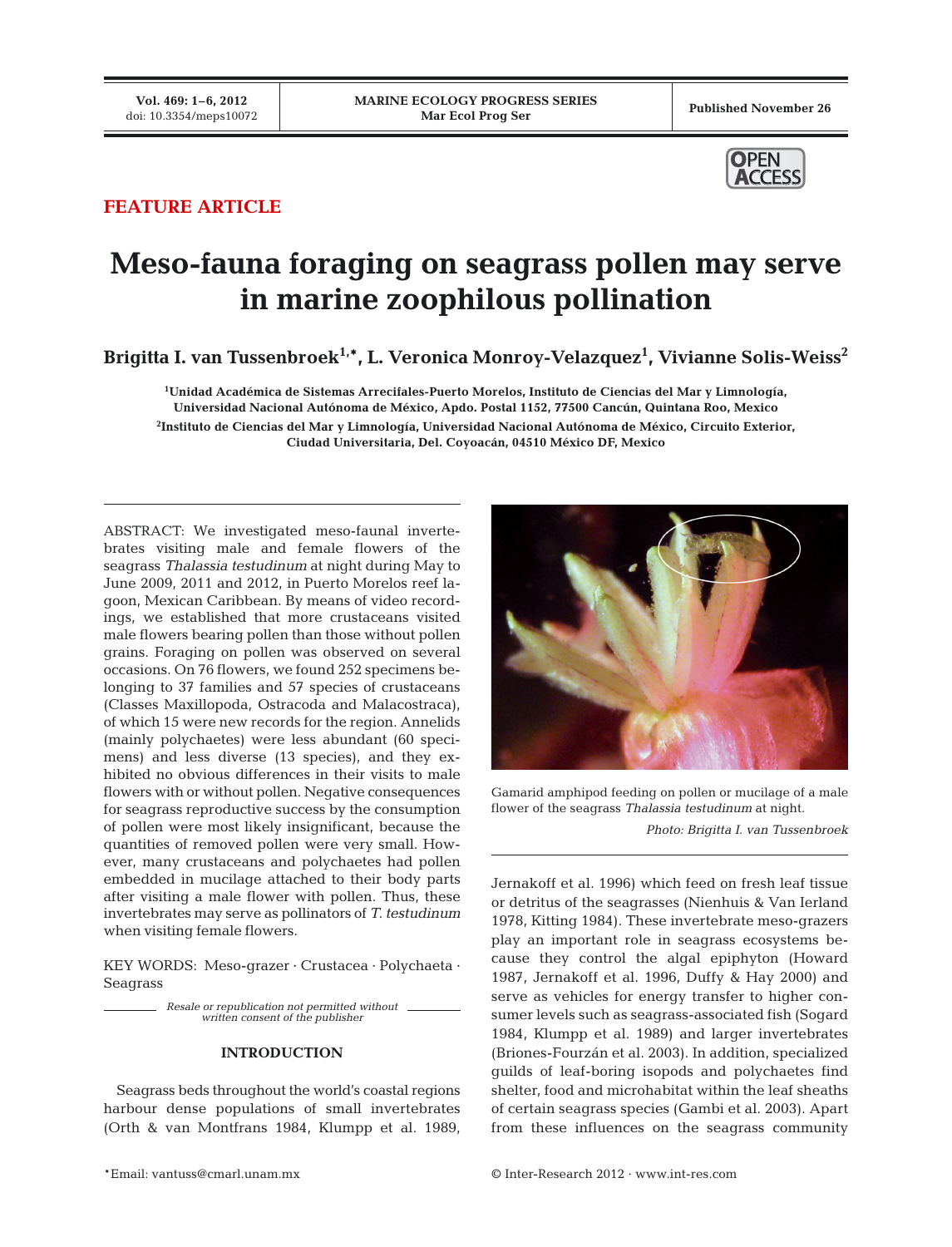and ecosystem dynamics, meso-grazers may also interfere with the sexual reproductive cycle of the seagrasses through consumption of seeds, as has been reported for inflorescence-bearing species of the families Zosteraceae and Posidoniaceae. Crustaceans (in addition to molluscs and fish) consume or damage seeds of *Zostera marina* in Chesapeake Bay, USA (Wigand & Churchill 1988), the isopod *Idotea reseata* feeds on seeds of *Phyllospadix torreyi* in Santa Barbara, USA (Holbrook et al. 2000), and a tanaid isopod bores the seeds of *Z. marina* and *Z. caulescens* in Japan (Nakaoka 2002). More recently, Orth et al. (2006, 2007) reported extensive crustacean consumption of seed-bearing inflorescences of Posidonia australis in Western Australia, and Reynolds et al. (2012) suggested that the introduced amphipod *Amphithoe valida* could potentially remove all seeds in a Californian meadow of *Z. marina* within 1 to 3 wk. The present study highlights yet another interaction between seagrasses and meso-grazers, by describing the foraging of small invertebrates on pollen em bedded in mucilage of the tropical seagrass *Thalassia testudinum*.

The dioecious turtle grass *Thalassia testudinum* releases pollen after sunset. At the onset of night-time, mature male flowers initiate dehiscence, and pollen grains, embedded in a mucilaginous matrix, are re leased within 1 to 2 h (Van Tussenbroek et al. 2008, 2009). The synchronized nocturnal flowering may aid to avoid pollen predation by diurnally active parrotfish or may serve to synchronize male and female functions (Van Tussenbroek et al. 2008, 2009, Van Tussenbroek & Muhlia-Montero in press). However, at dark, the abundance of smaller fauna in the seagrass canopy increases (Heck & Orth 1980, Bauer 1985, Howard 1987). Small invertebrates usually remain hidden between the leaves, detritus or inside the sediment during the day, and they increase foraging during the night (Kitting 1984). Here we report the identity and abundance of a diverse assemblage of invertebrates that we observed on male flowers in anthesis. We also speculate on the potential role of these invertebrates as pollen predators or pollinators for *T. testudinum*.

#### **MATERIALS AND METHODS**

The study was carried out in Puerto Morelos reef lagoon, Mexico (20° 51' N, 86° 55' W). On the seaward side, the lagoon is bordered by a fringing reef, and landwards by a 2 to 5 m high sandbar. The bottom of the lagoon, generally between 2 and 4 m deep, is covered by a well-developed mixed seagrass community dominated by *Thalassia testudinum*. At various sites near the reef where flowering frequency was relatively high, male flower buds of *T. testu dinum* expected to undergo dehiscence were marked before sunset on 12 and 13 May and 10 June 2009. Video recordings of the flowers were made with standard underwater digital cameras (distance from flower ~ 10 cm, see video in Supplement 1, available at www.int-res.com/articles/suppl/m469p001\_supp/). Open male flowers which had released pollen the previous night were filmed as controls. It was expected that if the invertebrates were attracted to the pollen-mucilage mass, then they would be absent or less abundant on the control flowers. All flowers were illuminated with standard white flash lights. This procedure was repeated for male flowers with pollen and female flowers on 2, 9 and 24 May 2012. The number and time of visits of meso-fauna to each flower were determined from the video clips for 5 haphazardly chosen intervals of 1 min each (between 20:00 and 20:30 h). Pairs of flowers were grouped by date because composition and abundance of visiting fauna may vary among nights. A non-parametric pair wise comparison (Wilcoxon signed rank test) was applied to determine whether the frequency of visits differed between male flowers with or without pollen (2009) or between male flowers bearing pollen and female flowers (2012). A chi-squared analysis was applied to determine whether the duration of the visits (grouped in the following classes: >0−1 s, >1−3 s, >3−6 s, >6−9 s, ≥10 s) was independent of the type of flower. Each analysis was applied separately for crustaceans and polychaetes.

In addition, the meso-fauna from pollen-bearing male flowers was collected during the nights of 11 May  $(n = 11)$ , 20 May  $(n = 21)$  and 10 June 2009  $(n = 11)$ 24), and on 17 May 2011 ( $n = 20$ ). Flashlights with red filters were used to search the flowers in order to minimize the effect of photic attraction by the invertebrates. Once a flower was detected, the red light was switched off and a white flashlight was placed at ~1 to 3 m distance to distract free-swimming invertebrates from the flower. The red light was switched on again to illuminate the flower and immediately afterwards a clear plastic tube (50 ml) was placed over the flower. The tube was closed with a stopper, and we then broke the pedicel of the flower at the level of the sediment. In the laboratory, after  $~1$  h the samples were preserved in 10% formalin. The following day, the flowers were observed under a binocular microscope and all invertebrates were separated and placed in small vials with alcohol for later identification and quantification. In 2009, a small number of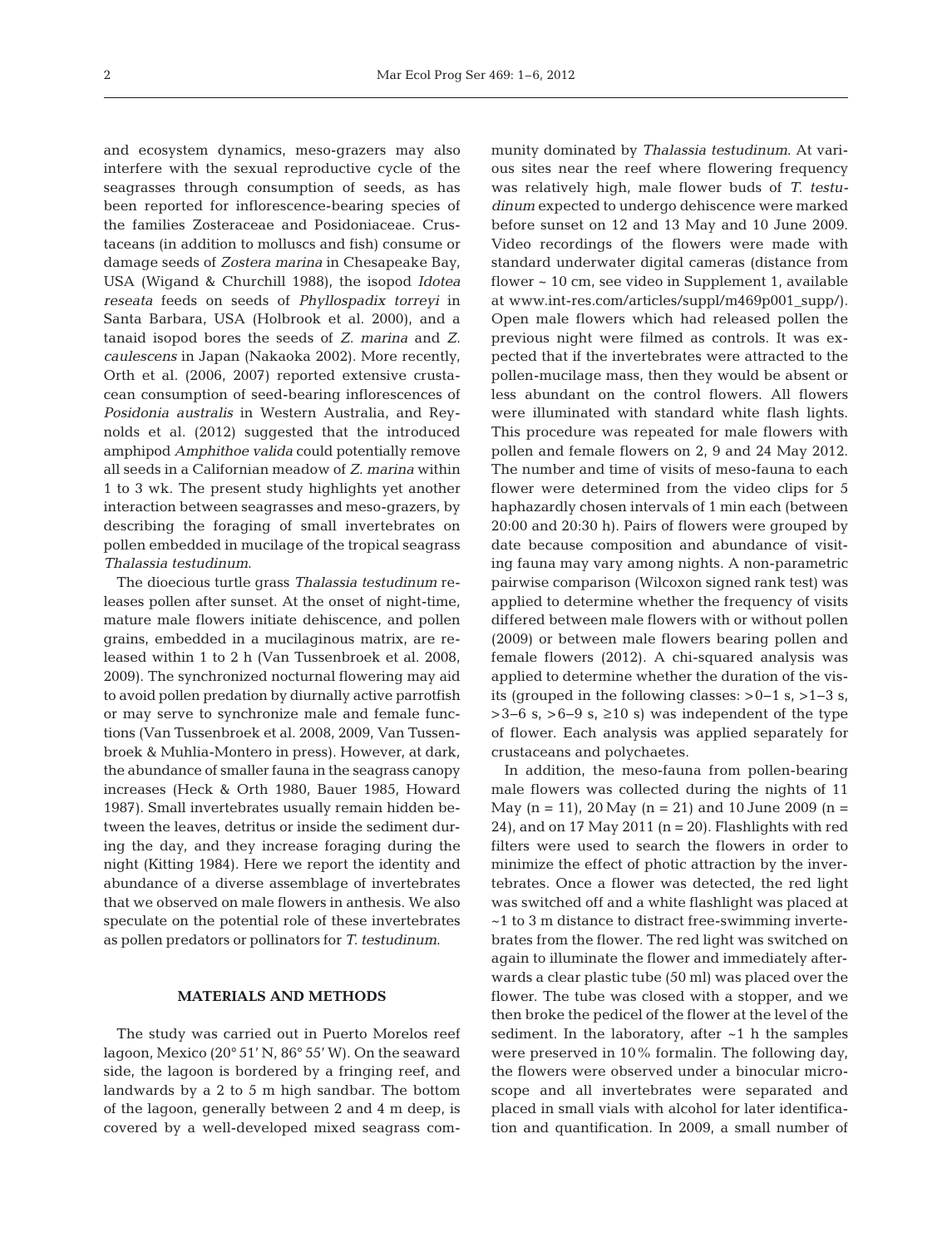male flowers  $(n = 19)$  which had released pollen the previous night (male without pollen) and female flowers  $(n = 9)$  were also sampled. Crustaceans and annelids were identified to the lowest possible taxon (Supplement 2, available at www.int-res.com/articles/ suppl/m469p001\_supp.pdf).

### **RESULTS**

Male flowers of *Thalassia testudinum* bearing pollen were visited by both crustaceans and polychaetes (Fig. 1, see video in Supplement 1). At the beginning of the night, the number of visits of invertebrates to the flowers was low and short in duration (mostly ≤1 s, Fig. 2). Visits lasting ≤1 s were mostly by the fauna touching the flower. As the night advanced, crusta ceans tended to spend more time on the flowers with pollen and mucilage (Fig. 2), and foraging was obvious (Supplement 1). Visits by crustaceans to male flowers without pollen and to female flowers were significantly less frequent than those to flowers with pollen (Fig. 3, Table 1). Crustaceans spent more time on pollen-bearing male flowers than on those without pollen, but they remained for equal amounts of time on both male flowers with pollen and female flowers (Fig. 3, Table 1). Polychaetes appeared later at night (Fig. 2), and no differences were observed in the frequency or duration of their visits to flowers with or without pollen (Fig. 3, Table 1). Epitokous individuals (those with posterior sexual segments) appeared to bury themselves into the flowers with wriggling movements, while non-reproductive individuals slid along the anthers without pausing.

A large variety of crustaceans was sampled (Table 2 and Supplement 2, available at www.int-res.com/ articles/suppl/m469p001\_supp.pdf). Combined samples from 2009 and 2011 (76 flowers) included 252 specimens belonging to 37 families and 57 species distributed among 3 classes (Malacostraca, Maxillopoda and Ostracoda), and 15 species were new records for the region. We recorded 46 species of Malacostraca; these were mainly peracarids, with Iso poda (11 species) and Amphipoda (8 species, dominated by *Tethygeneia longleyi)* most abundant among them. Within this class, decapods were most diverse (12 species) of which 90% were at zoea I stage. Hippolythidae and Majidae were the dominant families. Maxillopoda was the second most abundant class (6 species). Fewer Ostracoda were reported, and 71% of them were represented by *Skogsbergia lerneri*. Compared to the crustaceans, the annelids (mainly polychaetes) were less abundant and diverse (Table 2 and Supplement 2); 16.4% of the polychaets belonged to the Alciopidae, a pelagic family, and 47.5% to the Nereididae. Most nereid polychaetes (75.8%) were epitokous.

#### **DISCUSSION**

Due to the hydrodynamic forces (current velocity ≤25 cm s<sup>-1</sup> prevailing in the study area, Sanabria-Alcaraz 2009), the arrival of small invertebrates to the flowers was likely aleatory to a certain degree. Invertebrates were swept to and fro by wave movements, but active swimming was observed on occasion as they came near the flowers. The frequency of visits to



Fig. 1. *Thalassia testudinum.* Meso-faunal invertebrates on flowers of *T. testudinum.* (a) Polychaetes approaching a male flower with pollen. (b) Amphipod crustacean feeding on pollen and mucilage. (c) Ostracod crustacean at the moment of detachment from a male anther by wave action. (d) Cumacean crustacean on the stigma of a female flower (see also video in Supplement 1, available at www.int-res.com/articles/suppl/m469p001\_supp/)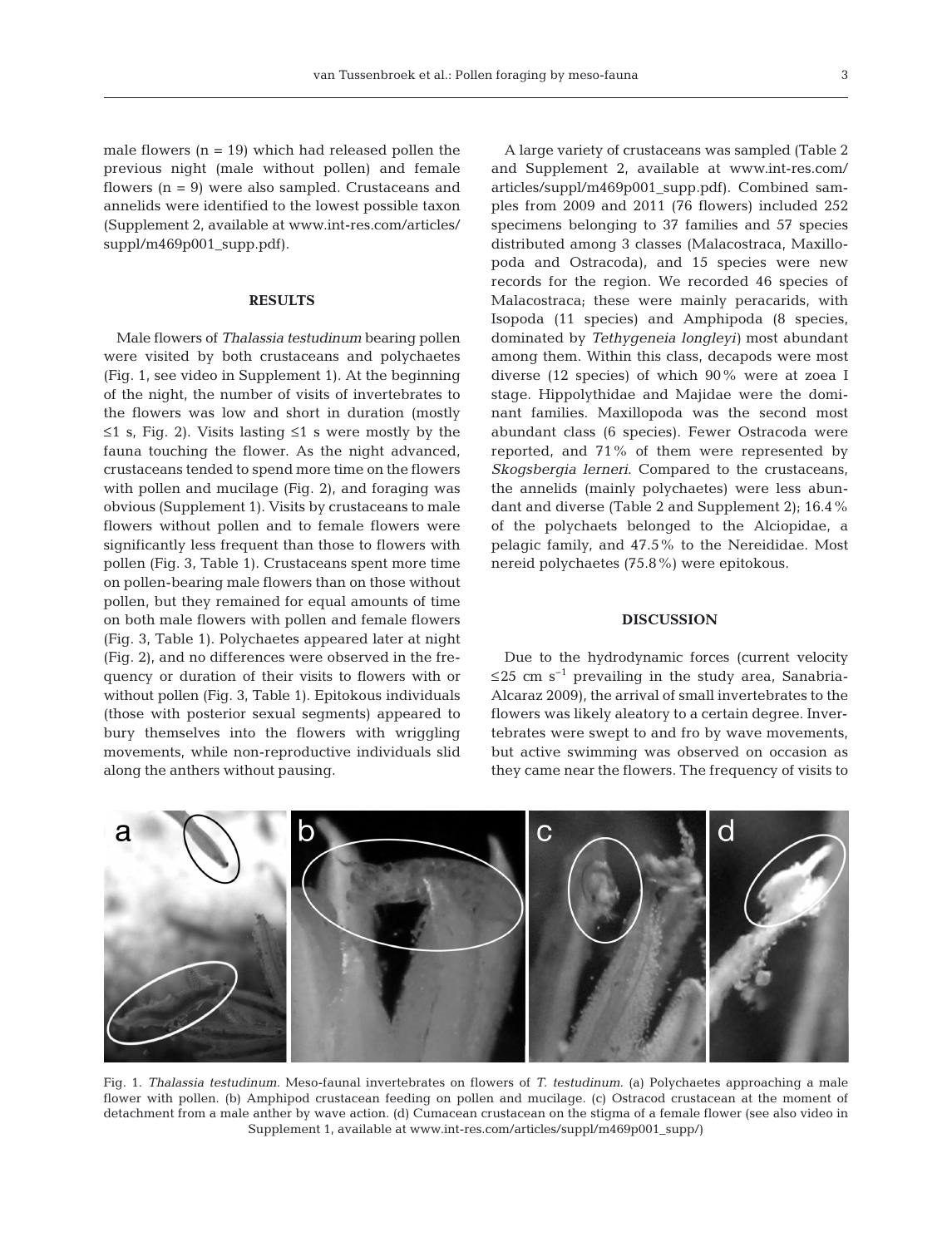

Fig. 2. *Thalassia testudinum.* Visits of crustaceans and polychaetes to a male flower (a) with pollen and (b) without pollen, registered by videos on 11 May 2009 in Puerto Morelos reef lagoon. The time interval between arrival and departure was measured to the nearest second. T: tepals opening up, S: sunset, A: anthers opening up (initiating release of small masses of pollen and mucilage), P: onset of copious pollen release. n: total number of registered visitors to the flowers

the flowers differed among nights (Fig. 3), and the specific composition of the visiting meso-fauna most likely also fluctuated in time, although we did not quantify this. On a daily basis, the frequency of visits by crustaceans to flowers increased as the night advanced, and the first appeared much later than the crusta ceans (after 20:00 h in May and June 2009, 2011 and 2012). These sequential arrivals may be due to internal rhythms of the species or associated with peaks in pollen release of the flowers.

The high diversity of crustaceans visiting the flowers was surprising. This study was exploratory, and the finding that 15 out of 57 observed species were new records for the Mexican Caribbean (Supplement 2) emphasizes our lack of knowledge concerning the faunal biodiversity associated with seagrasses in reef



Fig. 3. *Thalassia testudinum.* (a−d) Number of visits of meso-fauna to flowers of *T. testudinum* in Puerto Morelos reef lagoon, determined from video clips. Each box shows the median (horizontal bar), 25th and 75th percentiles (box), spread (whiskers) and outliers (dots), and each box represents 1 flower. Visits of crustaceans and polychaetes were determined on the same flowers. Note the difference in ordinate scales for crustaceans and polychaetes. (e, f) Frequency diagrams of the time that visitors spent on flowers. n: total number of visitors to a given type of flower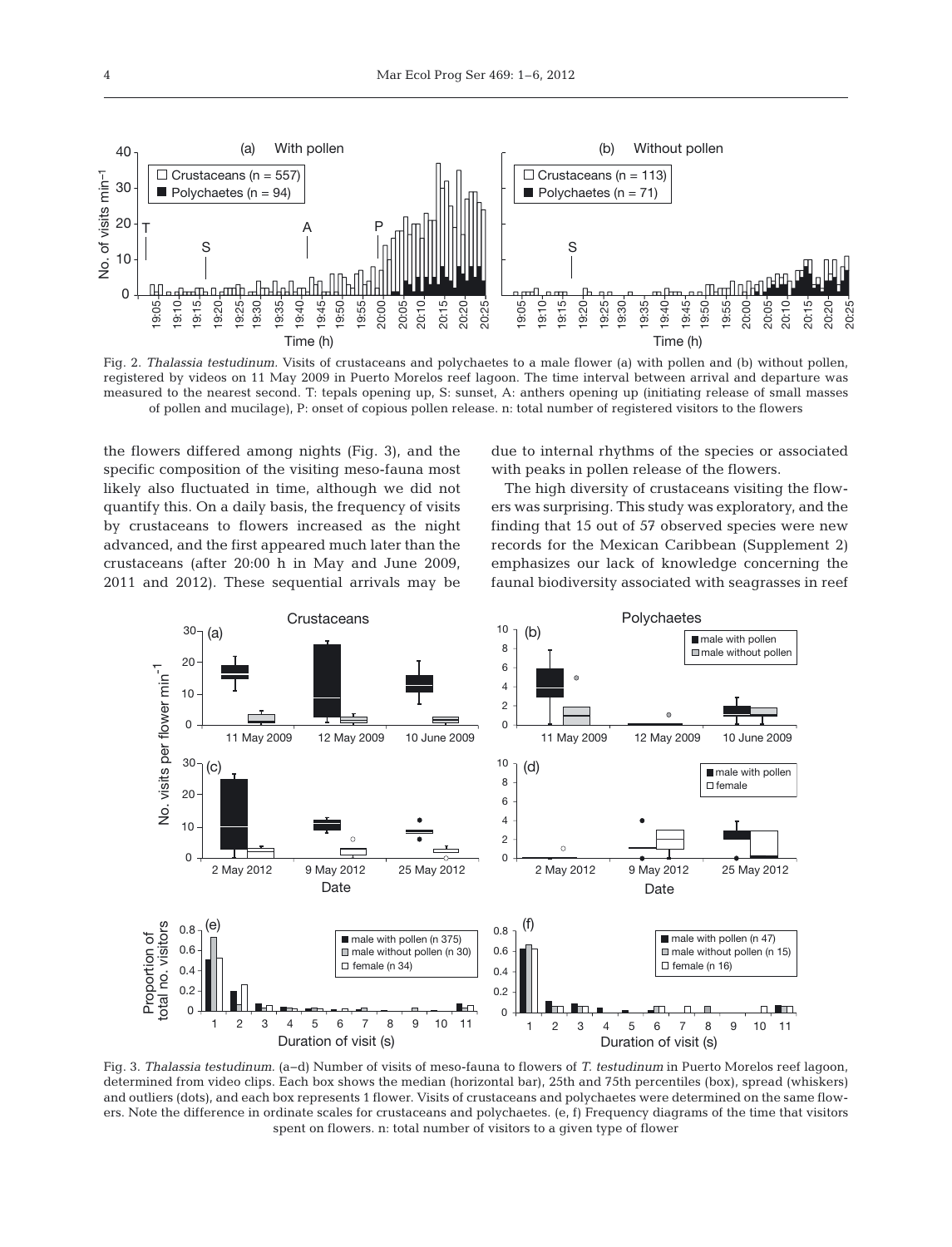Table 1. *Thalassia testudinum.* Wilcoxon signed rank test for differences between the number of visits min−1 of mesofauna to male flowers with (w) and without (w/o) pollen (P) (2009), and to male flowers bearing pollen and female flowers (2012) in Puerto Morelos reef lagoon, Mexico (n = 15 paired comparisons). The chi-squared test verified whether the duration of the visits was independent of the type of flower (male with pollen, male without pollen, female),  $df = 4$ 

| Comparison of visits  | $\mathrm{No.}$ min <sup>-1</sup><br>(Wilcoxon) |         | Duration<br>(chi-squared) |        |
|-----------------------|------------------------------------------------|---------|---------------------------|--------|
|                       | Z                                              | р       | $\gamma^2$                |        |
| <b>Crustaceans</b>    |                                                |         |                           |        |
| Male w ys. male w/o P | 3.4                                            | < 0.001 | 10.14                     | < 0.05 |
| Male w P vs. female   | 3.3                                            | < 0.001 | 4.43                      | > 0.25 |
| <b>Polychaetes</b>    |                                                |         |                           |        |
| Male w ys. male w/o P | 1.8                                            | > 0.05  | 1.6                       | > 0.75 |
| Male w P vs. female   | 1.0                                            | > 0.10  | 4.4                       | > 0.10 |

Table 2. *Thalassia testudinum.* Specific richness of the meso-fauna visiting seagrass flowers in Puerto Morelos reef lagoon during May 2009 and 2011,  $n = 76$  (51 male flowers with pollen, 19 male flowers without pollen and 6 female flowers). In total, 312 meso-faunal specimens were collected. Relative abundance: % of all specimens found on all flowers. See Supplement 2 (available at www.int-res. com/ articles/ suppl/m469p001\_supp.pdf) for the species list

|                    | No.<br>species | Relative<br>abundance (%) |
|--------------------|----------------|---------------------------|
| <b>Crustaceans</b> |                |                           |
| Class Maxilopoda   |                |                           |
| - Copepoda         | 6              | 21.2                      |
| Class Ostracoda    |                |                           |
| - Ostracoda        | 5              | 9.0                       |
| Class Malacostraca |                |                           |
| - Mysidacea        | 1              | 2.6                       |
| - Amphipoda        | 8              | 17.9                      |
| - Isopoda          | 11             | 5.4                       |
| - Cumacea          | 10             | 11.2                      |
| - Tanaidacea       | 4              | 3.8                       |
| - Decapoda         | 12             | 9.6                       |
| <b>Annelids</b>    |                |                           |
| Class Polychaeta   | 12             | 17.6                      |
| Class Oligochaeta  | 1              | 1.6                       |

lagoons in this region. Information on the dietary preferences of the crustaceans indicated that many were herbivores or omnivores (Supplement 2). Muci lage and pollen of *Thalassia testudinum* are rich in polysaccharides and proteins (Van Tussenbroek et al. 2009) and are of potential nutritional value. The high intensity of visits by crustaceans to male flowers with pollen suggested that pollen grains or mucilage may serve as a food source. This, if confirmed by subsequent gut content analyses, makes the present observations the first record of pollen (or its mucilaginous vehicle) consumption by marine meso-fauna. The polychaetes were less abundant and diverse than the crustaceans and were represented by 9 families. The collected species tended to be non-selective and opportunistic feeders (Fauchald & Jumars 1979), but the epitokous specimens lacked well-formed jaws. The frequency and duration of visits by polychaetes was similar on male flowers with and without pollen, which suggests that they were not feeding. However, the epitokous individuals might have changed the usual feeding habit to suction of the polysaccharideand protein-rich mucilage.

Negative consequences of the pollen consumption for the reproductive success of the seagrass were most likely insignificant. *Thalassia testudinum* suffered from pollen limitation after experimental reduction of male flowers at this site (Van Tussenbroek et al. 2010). However, the flowers produced a large number of pollen grains (on average 1.6 × 105 grains flower−1, Van Tussenbroek et al. 2010), and the small invertebrates did not remove substantial quantities of pollen. However, some visitors had sticky mucilage with pollen grains attached to their carapace, legs or segments when removed from the flowers by waves (Supplement 1). Female flowers received the same visitors as male flowers (Supplement 2), and some might have carried some pollen grains (Supplement 1). Buschmann & Santelices (1987) and Buschmann (1991) studied grazing by the amphipod *Hyale hirtipalma* on cystocarpic tissues of the red algae *Iridaea laminarioides* (now *Mazzaella laminarioides*). During feeding, the amphipod tore the cystocarps, releasing spores into the water column, with some spores sticking to the legs of the amphipods and fractions of the ingested spores surviving passage through the amphipod digestive tract. Thus the amphipods may disperse the carpospores of the alga. In a similar way, the small invertebrates observed in this study may serve as pollinators of *T. testudinum*, which could be especially significant under conditions of calmer waters and reduced flowering frequency, when the possibilities of hydrophilous pollination are reduced. The range of motility of these small organisms might exceed that of the passive transport of pollen grains by water movements, which was usually ≤1 m in the study area (Sanabria-Alcaraz 2009, Van Tussenbroek & Muhlia-Montero in press). Thus, our study suggests that the multiple interactions between meso-fauna and seagrasses may also include pollen consumption and possibly even pollination.